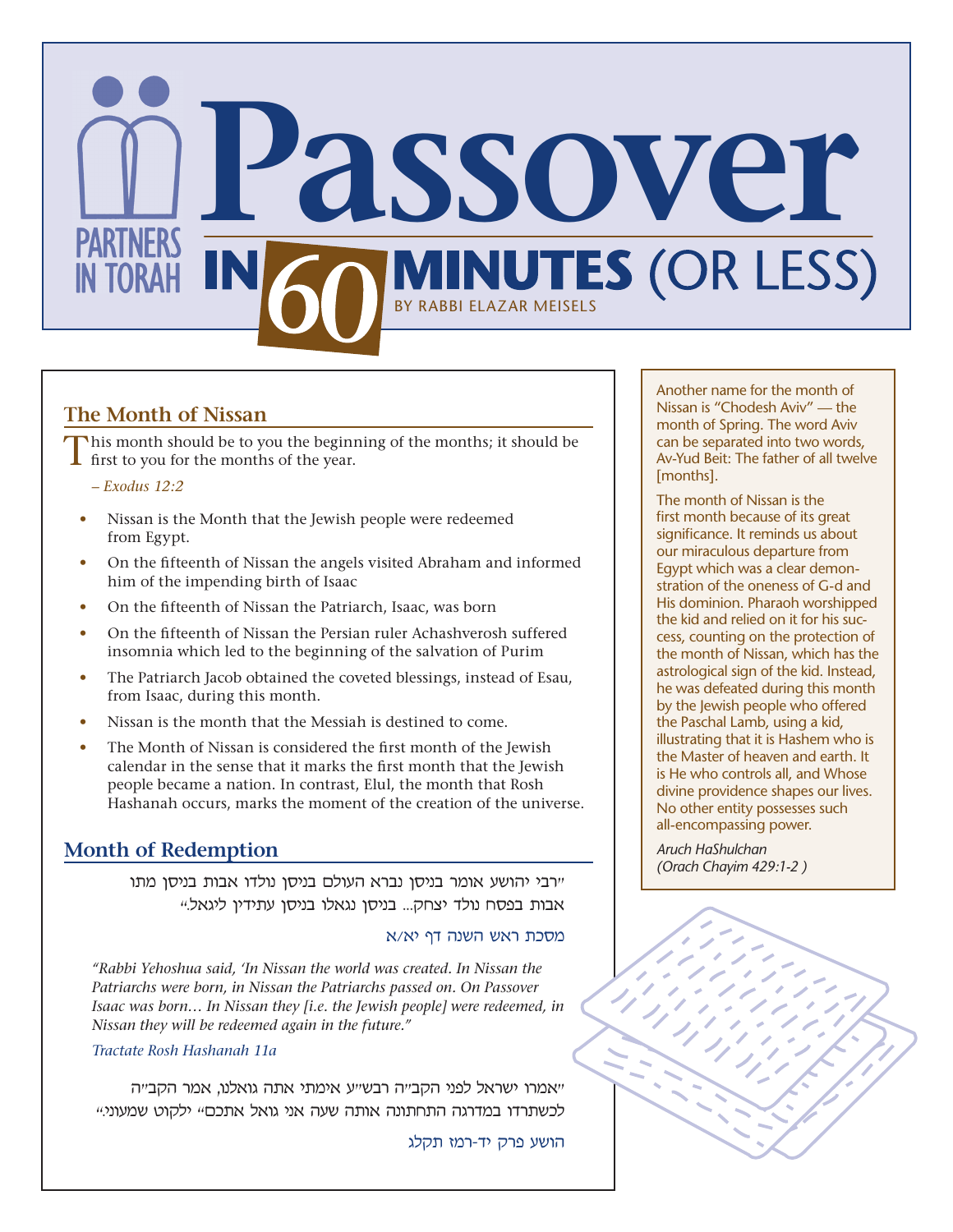#### Our sages taught,

*"The Jewish people said to the Almighty, 'Master of the Universe, when will You redeem us?' The Almighty responded to them: 'When you descend to the lowest level — at that moment, I will redeem you.'"*

### *Yalkut Shimoni Hoshea, 14:533*

*"We find that when Isaac [the Patriarch] was born, everyone remarked, 'A child has been born into servitude, for the Almighty told Abraham that his children will be slaves in a foreign land.' In reality, Isaac became the father of a nation of liberated and free people. Similarly, when Isaac*  lay on the Altar prepared to offer his life, it appeared as if all offspring *of Abraham were about to be eradicated from the earth. Instead, this event was soon transformed into a moment from the merit of which Isaac's children would extract profound benefits for all generations. The Almighty used this merit to grant them life and eternity. Similarly, when Jacob donned the garments of Esau and entered Isaac's room in an attempt to deceive him into giving him the coveted blessings, Jacob feared that Isaac would discover his ruse and curse him instead of blessing him. He departed instead with blessings for himself and all his generations. This is the case with all misfortune and hardships that Jacob's children undergo throughout the generations. What initially appeared grim and insurmountable later evolved into salvation and illumination; the light revealed was as intense as the darkness it replaced."*

*"This too, is a model for the future redemption which will burst forth and emerge from the darkest of circumstances, during a period in which every heart will tremble, saying, 'All hope has been lost.' Behold, at that very moment, the glory of Hashem will shine upon you. When will this happen? In the month of Nissan which G-d has designated for redemption for all generations. All darkness and suffering which occurs to the Jewish people during this month, it is definitely nothing more than the beginning of the sprouting of our redemption… "*

*Sefer HaTodaah, Chapter 18*

### **Passover Personalities**

**Abraham** – The first person to promote ethical monotheism to the masses, he entered into a covenant with G-d at the age of 75, in which he was promised the Land of Israel, and children who would inherit it and be as numerous as the stars. However, this would not occur until his children were enslaved in Egypt for 400 years, after which time they would leave with great wealth, and the Egyptians would be soundly judged.

**Moses** — The youngest child of Amram and Yocheved, the leaders of the Jewish community in Egypt. He was discovered by Pharaoh's daughter, Basya, who rescued him and raised him in the palace as Pharaoh's grandchild. He advocated on behalf of the Jews and was forced to flee for his life. He encountered the Divine Presence in a burning bush and was instructed to lead the people out of Egypt through a combination of advocacy and devastating plagues. He suffered from a speech impediment which hampered his ability to converse effectively but this was overcome through the use of his brother Aharon as his spokesman.

**Aharon** — The older brother of Moses, he led the people prior to Moses' arrival, and he became Moses' spokesman and enthusiastic collaborator. He accompanied Moses on his visits to Pharaoh and oversaw the execution of a Although the original covenant called for Abraham's descendants to spend 400 years in Egypt, in reality they only spent 210 years there, eighty of which consisted of hardship and enslavement. Our sages explain that the Egyptians overstepped their mandate and treated us far more cruelly than the Almighty had intended. Thus, in the 210 years we spent in Egypt, we endured the equivalent of 400 years of suffering.

#### **From the Chassidic Masters**

Although we were supposed to be enslaved in Egypt for 400 years, we were released after only 210 years. This is because Pharaoh, in an effort to increase our suffering, decreed that we must work days and nights. This effectively doubled our workload and we fulfilled our quota in 210 years.

*R' Heshel*

Moses' upbringing in the palace was more than just a delicious bit of irony. It served him well later on when he was forced to negotiate with the powers of Egypt, and his knowledge of the inner workings of the palace aided him greatly in this regard.



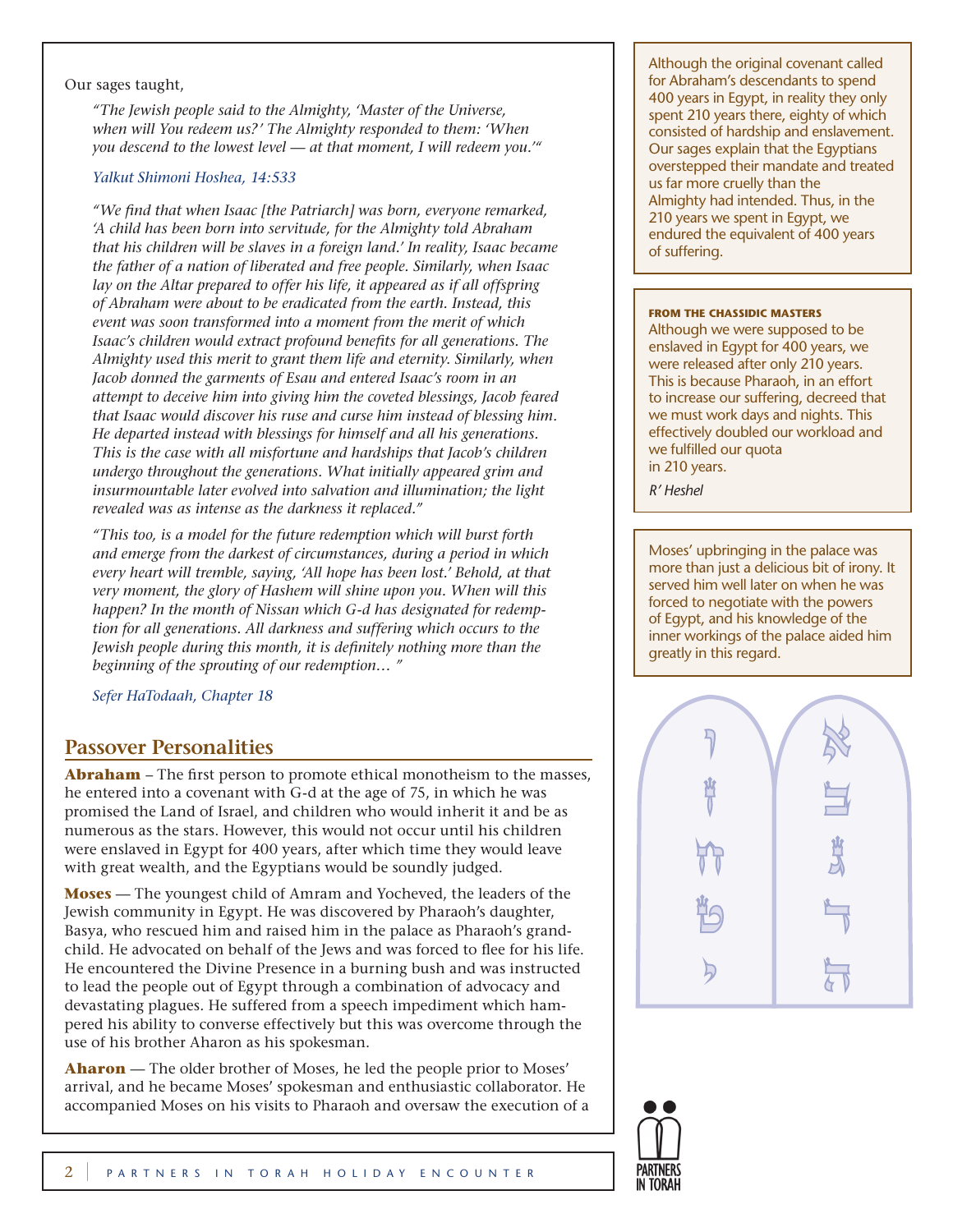Yocheved's son Aharon became the first High Priest and Miriam married Caleb, a descendant of Judah. Among her descendants were Betzalel, who constructed the Tabernacle, and King David.

Basya was stricken with Tzaraas [a form of skin affliction.] Upon making contact with Moses' basket the affliction was miraculously healed. For this, she was grateful to Moses and decided to take pity upon him.

*Medrash Shmos Rabbah 1:23*

Pharaoh consulted three advisors to determine whether to enslave the Jewish people; Bilaam, Job, and Yisro. Bilaam who voted in favor of the plan was eventually killed. Job who remained silent, neither agreeing nor protesting, was punished with severe tribulations. Yisro who fled in protest merited offspring who served on the High Court.

*Talmud, Tractate Sotah 11a*

We might add that another group deserves mention as well: the women. Pharaoh deliberately arranged the work schedule of the Jews in such a manner as to dissuade and discourage them from engaging in marital relations. This, he hoped, would eliminate the threat of Jewish dominance in a more benign fashion. The holy women of Egypt refused to accept this decree and at great risk to their lives and the lives of their children, took extra measures to attract their husbands' attention. G-d rewarded them with prodigious broods and the copper mirrors used to adorn themselves in Egypt were later used to construct the wash basin for the Priests in the Tabernacle.

number of the Plagues. He had a knack for earning the respect and trust of the Jewish people and utilized that to unify them and promote peace and harmony. He eventually became the first High Priest and his descendants are the family of Kohanim for all generations.

**Pharaoh** — This was a generic term used to denote the ruler in Egypt. His real name may have been Seti, Ramses or Ramses II. He greatly feared the Jewish ascent to power in Egypt and afflicted them for 210 years. He portrayed himself as an all — powerful deity before his people and strove to deny the existence of a monotheistic G-d, never quite learning his lesson in spite of all the plagues sent against him and his nation.

**Yocheved and Miriam** — The mother and sister of Moses, respectively. They were the leading midwives for the Jewish people in Egypt, and they were instructed by Pharaoh to commit infanticide upon all Jewish male babies. At great risk to their own lives, they disobeyed his orders and were greatly rewarded for their heroism by the Almighty.

**Basya** — Daughter of Pharaoh and the foster mother of Moses, whom she rescued from the Nile. He received the name Moses from her, and it is the only name utilized to refer to him throughout the Torah. Our sages tell us that her reason for visiting the Nile that morning was to immerse herself as part of the conversion process, for she disdained the idolatrous culture of Egypt.

**Yisro** — Father-in-law of Moses who married his daughter Tzippora. He had served as an advisor to Pharaoh but was forced out of power because he protested the enslavement of the Jews. At the time of Moses' meeting with his daughters, he was in a state of excommunication for having rejected all forms of idolatry. Moses introduced him to monotheism and he eventually became a strong supporter of Moses and may have even formally converted to Judaism.

# **Passover in Scripture**

## **The instructions given prior to the Exodus:**

וְהָיָה הַיּוֹם הַזֶּה לָכֶם לְזִכָּרוֹן וְחַגֹּתֵם אֹתוֹ חַג לַידֹוַד לְדֹרֹתֵיכֶם חַקֵּת עוֹלַם תְּחֲגְהוּ. שְׁבְעַת יַמְים מַצּוֹת תֹּאכֶלוּ אַךְ בַּיּוֹם הַרְאשׁוֹן תַּשְׁבִּיתוּ שָׂאֹר מִבָּתֵיכֶם כִּי כָּל אֹכֵל חָמֵץ וְנִכְרְתָה הַנֵּפֵ<sup>ְ</sup>שׁ הַהִוא מִיִּשְרַאֵל מִיּוֹם הַרִאשׁן עַד יֹום הַשְּׂבִעִי ּ:ובַּיֹום הָרִאׁשֹון מִקְרָא קֹדֶׁש ּובַּיֹום הַשְּׂבִיעִי מִקְרָא קֹדֶׁש יִהְיֶה לָכֶם כָּל מְלָאכָה לֹא יֵעֲשֶׂה בָהֶם אַךָ אֲשֶׁר יֵאֲכֶל לְכָל נֶפֶשׁ הוּא לְבָדּוֹ יֵעֲשֶׁה ַלְּכֶם: וּשְׂמַרְתֶּם אֶת הַמַּצוֹת כִּי בְּעֵצֶם הַיּוֹם הַזֶּה הוֹצֵאתִי אֶת צִבְאוֹתֵיכֶם ְמֵאֶרֶץ מִצְרַיִם ושְׂמַרְתֶּם אֶת הַיּוֹם הַזֶּה לְדֹרֹתֵיכֶם חַקָּת עוֹלָם: בַּרְאשׁן בְּאַ-רִבְעָה עָשֶׂר יוֹם לַחֹדָש בַּעְרֹב תֹּאכְלוּ מַצַּת עִד יוֹם הָאחד וְעָשְׁרִים לַחֹדָשִׁ בָּעֲרֶב: שְׁבְעַת יַמִים שְׁאֹר לֹא יִמֲעֵא בְּבָתֵיכֶם כִּי כָּל אֹכֶל מַחְמֶצֶת וְנִכְרְתַה הַנֶּפֶּשׁ הַהִוא מֵעֲדַת יִשְׂרָאֵל בַּגֵּר וּבְאֶזְרַח הָאָרֶץ: כָּל מַחְמֶצֶת לֹא תֹאכֵלוּ בִּכֹל מוֹשְׁבֹתֵיכֶם תֹּאכְלוּ מַצּוֹת.

שמות פרק יב יד'-כ'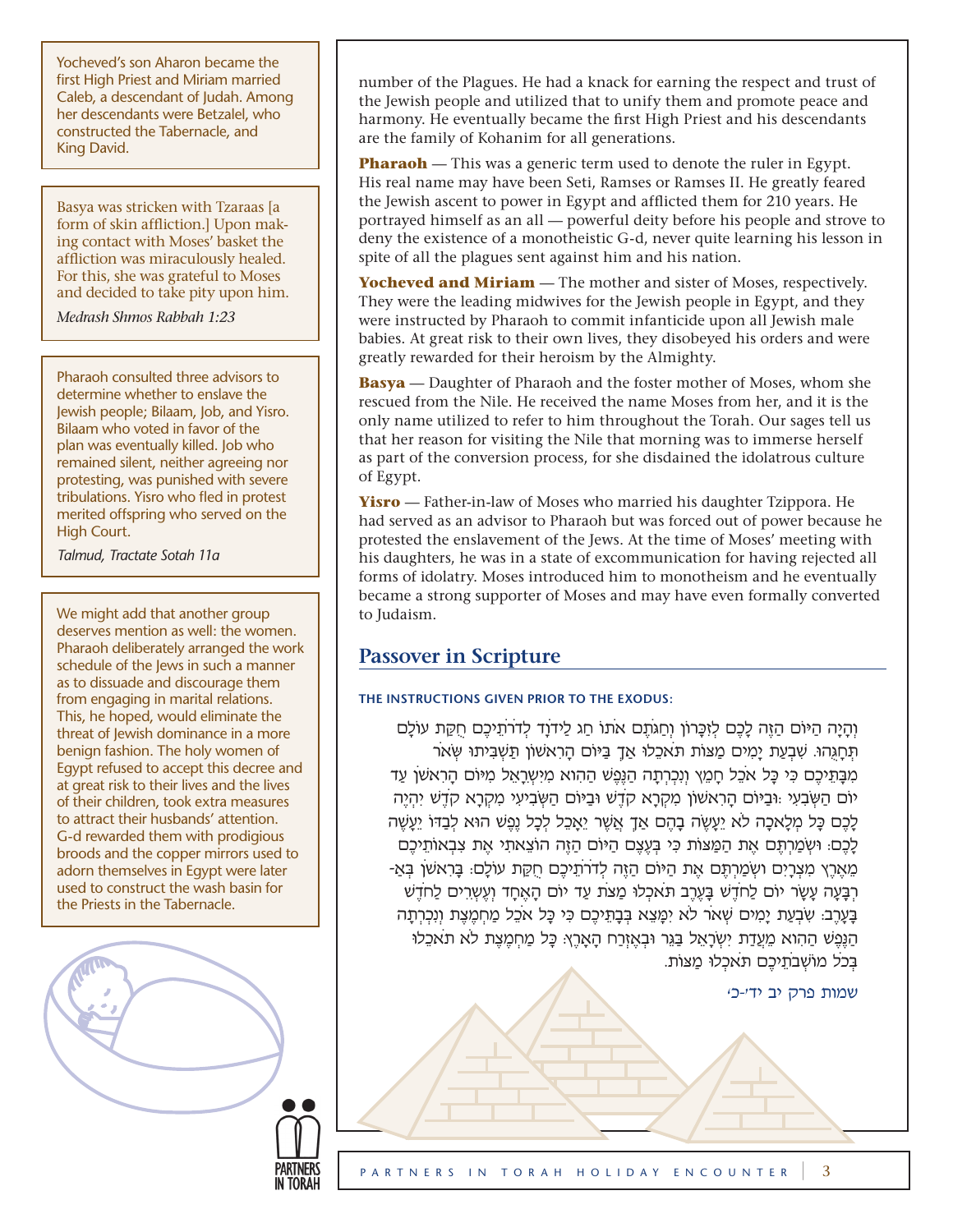*This day must be one that you will remember. You must keep it as a festival to G-d for all generations. It is a law for all time that you must celebrate it. Eat matzah for seven days. By the first day, you must have your homes cleared of all leaven. Whoever eats leaven from the first day until the seventh day will have his soul cut off from Israel. The first day shall be a sacred holiday, and the seventh day shall [also] be a sacred holiday. No work may be done on these [days]. The only [work] that you may do is that which is needed so that everyone will be able to eat. Be careful regarding the matzah, for on this very day I will have brought your masses out of Egypt. You must carefully keep this day for all generations; it is a law for all times. From the 14th day of the first month in the evening, until the night of the 21st day of the month, you must eat*  [only] matzah. During [these] seven days, no leaven may be found in *your homes. If someone eats anything leavened, his soul shall be cut off from the community of Israel. [This is true] whether he is a proselyte or a person born into the nation. You must not eat anything leavened. In all the areas where you live, eat matzah.* 

#### *Exodus 12:14-20*

וַיְהִי מִקֶּץ שָׁלֹשׁים שָׁנָה וְאַרְבַּע מֵאוֹת שָׁנֵה וַיְהִי בְּעֶצֶם הַיּוֹם הַזֶּה יַצְאוּ כַּל צִבְאוֹת יְדֹוַד מֵאֶרֶץ מִצְרַיִם: לֵיל שִׁמֵּרִים הוּא לַידוַד לְהוֹצִיאַם מֵאֶרֵץ מִצְרַיִם הוּא הַלַּיְלָה הַזֶּה לַידֹוַד שִׁמַּרִים לְכָל בְּנֵי ישְׂרָאֵל לְדֹרֹתֵם.

### שמות פרק יב מא ,מב

*At the end of the 430 years, all of G-d's armies left Egypt in broad daylight. There was a night of vigil for G-d, [preparing] to bring them out of Egypt. This night remains for the Israelites a vigil to G-d for all generations.*

### *Exodus 12:41,42*

בַּחֹדֵשׁ הָרָאשׁוֹן בְּאַרְבָּעָה עָשָׂר לַחֹדֶשׁ בֵּין הָעַרְבָּיִם פֵּסַח לַידֹוָד: וּבַחֲמִשָּׂה עָשָׂר יֹום לַחֹדֶׁש הַזֶּה חַג הַמַּ ּצֹות לַידֹוָד שִׁבְעַת יָמִים מַּצֹות תֹּ אכֵלּו: בַּ ּיֹום הָרִאׁשֹון מִקְרָא קֹדֶׁש יִהְיֶה לָכֶם כָּ ל מְלֶאכֶת עֲבֹדָה לֹא תַעֲׂשּו: וְהִקְרַבְתֶּ ם אִשֶּׁה לַידֹוָד שִׁבְעַת יָמִים בַּ ּיֹום הַשְּׁבִיעִי מִקְרָא קֹדֶׁש כָּ ל מְלֶאכֶת עֲבֹדָה לֹא תַעֲׂשּו:

### ויקרא פרק כג ה'-ח'

*The afternoon of the 14th day of the first month is [the time that you must sacrifice] G-d's Passover offering. Then, on the 15th of that month, it is G-d's festival of matzah, when you eat matzah for seven days. The first day shall be a sacred holiday to you, when you may not do any service work. You shall then bring sacrifices to G-d for seven days. The seventh day is a sacred holiday when you may not do any service work.* 

#### *Leviticus 23:5-8*

שָׁמֹור אֶת חֹדֶׁש הָאָבִיב וְעָשִׂיתָ פֶּ סַח לַידֹוָד אֱלֹהֶיךָ כִּ י בְּ חֹדֶׁש הָאָבִיב הֹוצִיאֲךָ יְדֹוָד אֱלֹהֶיךָ מִמִּ צְרַיִם לָיְלָה: וְזָבַחְתָּ פֶּ סַח לַידֹוָד אֱלֹהֶיךָ צֹאן ּובָקָר בַּמַּקוֹם אֲשֶׁר יִבְחַר יְדֹוַד לְשַׁכֵּן שְׁמוֹ שֵׁם: לֹא תֹאכַל עַלָיו חַמֵּץ שְׁבְעַת ַיָּמִים תֹּאכָל עַלָיו מַצּוֹת לֶחֱם עֹנִי כִּי בְחִפָּזוֹן יַצָּאתָ מֵאֶרֵץ מִצְרַיִם לְמַעַן תִּ זִכְּר אֶת יוֹם צֵאתְךָ מֵאֶרֶץ מִצְרַיִם כֹּל יְמֵי חַיֵּיךָ: וְלֹא יֵרָאֶה לְךָ שְׂאֹר בְּכָל גְּבָלְךָ שִׁבְעַת יָמִים וְלֹא יָלִין מִן הַבָּשָׂר אֲשֶׁר תִּזְבַּח בָּעֶרֶב בַּיּוֹם הָרִאשׁוֹן

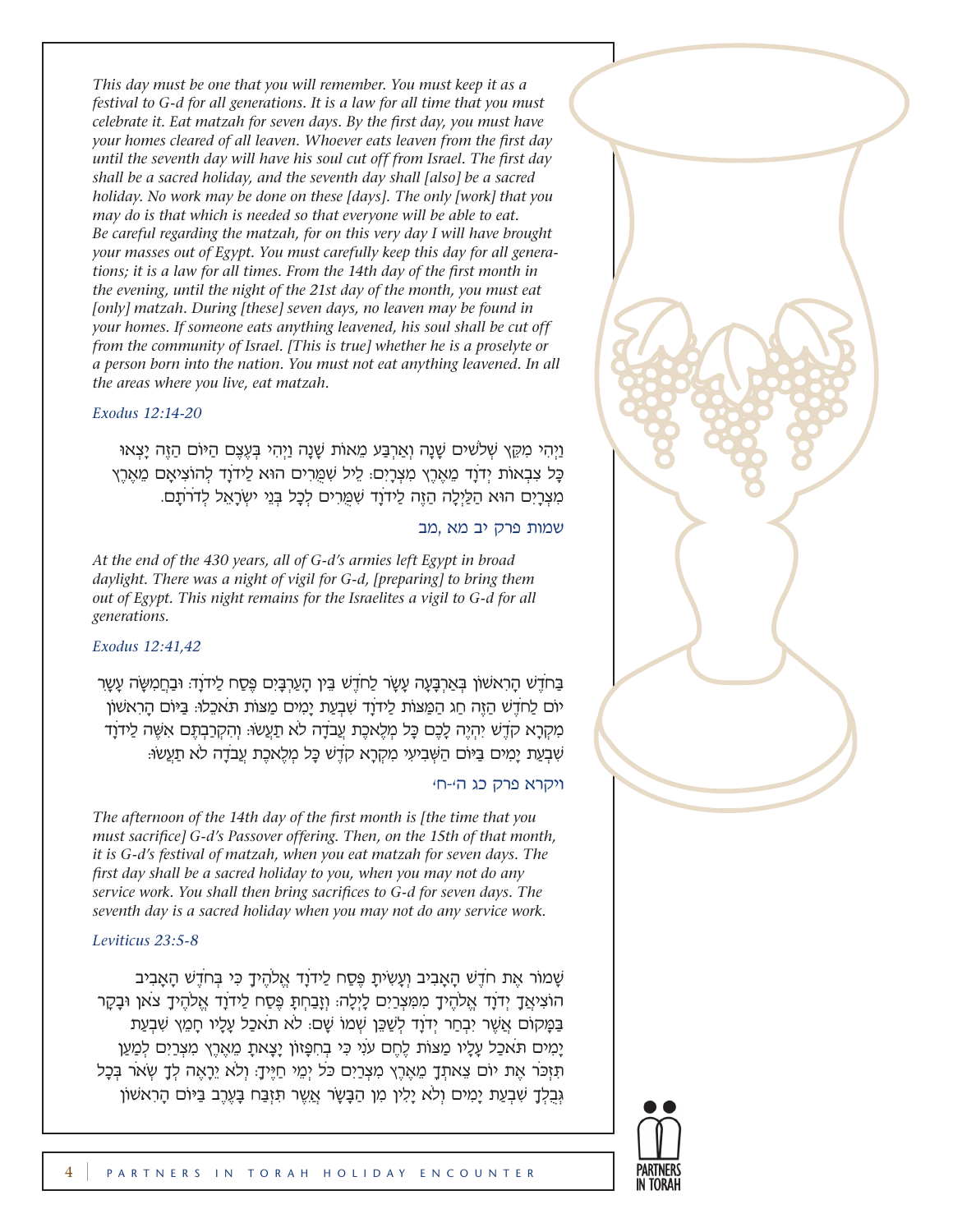Why were the Egyptians chosen to serve as the oppressors of the Jewish people? Because at that time they were the most powerful nation in the entire civilized world and they were submerged in sin to such a degree that no nation was as sullied by idolatry and sexual immorality as the Egyptians. (*Tanna D'bei Eliyahu Rabbah 7).* Maharal explains that the slave experience was designed to allow the Jews to reject immorality in favor of ethical monotheism. This could best be accomplished by exposing them to the full gamut of immoral behavior so that their rejection of it would be as thorough and complete as humanly possible.

לַבֹּקֶר: לֹא תוּכַל לִזְבֹּחַ אֶת הַפָּסַח בְּאַחַד שְׁעָרֶיךָ אֲשֶׁר יְדֹוָד אֱלֹהֶיךָ נֹתֵן ֿלַךָ: כִּי אִם אֵל הַמָּקוֹם אֲשֵׁר יִבְחַר יְדֹוָד אֱלֹהֶיךָ לְשַׁכֵּן שְׁמוֹ שֶׁם תִּזְבַּח אֶת הַפֵּסַח בָּעָרֶב כְּבוֹא הַשֵּׁמֵשׁ מוֹעֵד צֵאתְךָ מִמְּצְרָיִם.

#### דברים פרק טז א'-ו'

*Safeguard the month of standing grain so that you will be able to keep the Passover to G-d your Lord, since it was in the month of standing grain that G-d your Lord brought you out of Egypt at night. In the place that G-d will choose to be dedicated to His name, you shall sacrifice the Passover offering to G-d your Lord [along with other] sheep and cattle. Do not eat any leaven with it. As part of [the celebration] you shall eat matzah for seven days. This shall be hardship bread, since you left Egypt in a rush. You will then remember the day you left Egypt all the days of your life. No leavening shall be seen with you in all your borders for seven days. Do not let the flesh that you sacrificed in the evening of the first day remain overnight until morning. You may not slaughter the Passover offering in any of your settlements which G-d your Lord is giving you. The only site where you may sacrifice the Passover offering is in the place that G-d will choose as a site designated in His name. There you shall sacrifice it in the evening, as the sun is setting, at the time of year that you left Egypt.*

*You shall cook it and eat it in the place chosen by G-d your Lord, and then you may turn around in the morning and return to your tents. For six [additional] days you shall then eat matzah, with the seventh day as a retreat dedicated to G-d your Lord, when you may not do any work.* 

*Deuteronomy 17:1-6*

### **The Laws of Pesach Sheini**

דַּבֵּר אֶל בְּנֵי יִשְׂרָאֵל לֵאמֹר אִי<sup>ּנֹ</sup>ש אֵישׁ כִּי יִהְיֶה טַמֵא לַנֵפֶּשׁ או בְדֶרֶךָ רְחֹקָה לָכֶם או לְדֹרְתֵיכֶם וְעָשָׂה פֶסָח לַידֹוַד: בַּחֹדֵשׁ הַשֵּׁנִי בְּאַרְבַּעָה עַשָּׂר יוֹם בֵּין הַעַרְבַּיִם יַעֲשוּ אֹתו עַל מַצּוֹת וּמִרֹרִים יֹאכְלָהוּ: לֹא יַשְׁאִירוּ מִמֶּנוּ עַד בֹּקֶר וְעֶצֶם לֹא יִשְׁבְּרוּ בוֹ כְּכָל חֻקַּת הַפֶּ**סַ**ח יַעֲשׂוּ אֹתוֹ.

#### במדבר פרק ט י׳-יב׳

*Speak to the Israelites, saying: If any person is ritually unclean from contact with the dead, or is on a distant journey, whether among you [now] or in future generations, he shall still have the opportunity to prepare G-d's Passover offering. He shall prepare it on the afternoon of the 14th of the second month, and shall eat it with matzos and bitter herbs. He shall not leave any of it over until morning, and not break*  any bone in it. He shall thus prepare it according to all the rules of the *[regular] Passover offering.* 

*Numbers 9:10-12*

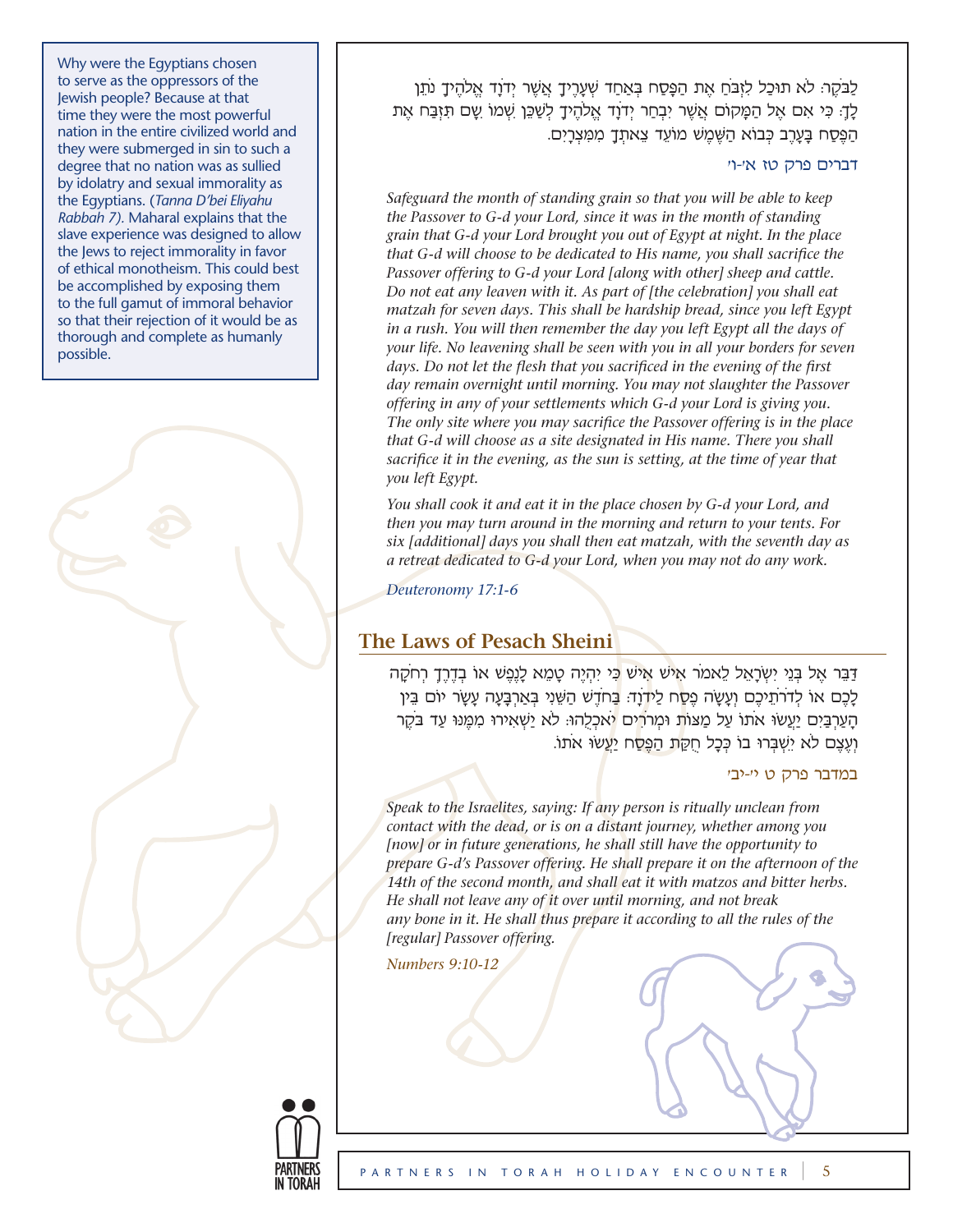## **The Seven Days of the Exodus**

**Thursday, 15 Nissan:** The Jews departed Egypt in the morning after a night of eating Matzah and the Paschal Lamb and which saw the demise of every firstborn in every Egyptian household. They arrived in Sukkot on this day and were encircled with seven protective and illuminating Clouds of Glory.

**Friday, 16 Nissan:** Journeyed to Etham at the edge of the wilderness.

**Shabbat, 17 Nissan:** They remained in their place and did not travel.

**Sunday, 18 Nissan:** Preparations were made for further journeying. Pharaoh's messengers urged them to return to Egypt but they refused. A battle ensued and many of the messengers were injured. The Jews travelled backwards toward Egypt to appear as if they were returning to Egypt and withdrew to Pi-HaChiros — a journey of  $1 \frac{1}{2}$  days.

**Monday, 19 Nissan:** Pharaoh's messengers returned to him with the news that the Jews had fled.

**Tuesday, 20 Nissan:** Pharaoh mobilized his forces to pursue the Jewish people and reached them that evening encamped by the sea near Pi-HaChiros.

**Wednesday, 21 Nissan:** The eve of the 21st the Jewish people descended into the Red Sea which split and allowed them passage. They emerged at daybreak on Thursday. The Egyptians, who followed them into the sea, met a raging body of water that drowned them all and the Egyptians no longer threatened the Jewish people. The Jews joyously sang a Song of Praise to the Almighty.

## **The Seventh Day of Passover**

The seventh and final day of Passover is a day upon which numerous miracles were performed for our ancestors at the Red Sea. On that day, we reached the Red Sea with the Egyptians in hot pursuit and nowhere to run. The Sea parted and allowed us to pass safely, whereas the Egyptians who plunged in after us were swallowed by the swirling waters and their entire fighting force drowned. Upon witnessing their salvation and the miracles wrought by the Almighty on their behalf, the Jews, led by Moses, broke out in a joyous Song of Praise known as "Az Yashir."

The entire nation sang this song, even the infant at its mothers breast ceased feeding, while they sang, "This is my G-d and I will glorify Him."

It is customary in some communities to re-enact the events of the splitting of the sea on the seventh night of Passover.

## **The Hagaddah**

ccording to Jewish tradition the Haggadah was compiled during the Mishnaic and Talmudic periods, although the exact date is unknown. We do know that many of the compositions found in the latter half of the traditional Haggadah were not part of the original text and were composed and added to the text hundreds of years later. The word haggadah means to tell, or to relate. The Haggadah is a vivid narrative which chronicles the story of how the Jewish people began as a few righteous individuals and metamorphosed into a great nation that would change the course of history. Although it deals primarily with the events in Egypt which led from slavery to liberation, it also covers the entire period from the life of Abraham to the giving of the Torah at Mount Sinai.

According to the opinion of Rav Chanina bar Papa, eighty-one years earlier, the infant Moses was placed in the Nile on the 21st of Nissan. The ministering angels protested to the Almighty that he was needed to sing the Song of Praise when the Jews would be saved by the Red Sea and Moses was spared a terrible fate.

*Sotah 12b*

#### **From the Chassidic Masters**

When the people witnessed the Divine Presence through the miracles in Egypt and at the Red Sea, it was like a bridegroom meeting his bride prior to the wedding. Shavuot, when the Jews received the Torah, was similar to the wedding itself.

*R' Simchah Bunim of Pasischa*

Typically, whenever the Torah instructs us to celebrate the first days of Passover, it explains that we were freed from Egypt and this is worthy of celebration. Strangely, when instructing us in the celebration of the seventh day of Passover, it omits all mention of the miracles at the Sea in which the Egyptians were decimated and the threat to our lives was finally lifted. How do we understand this omission? The answer is that although the destruction of the Egyptians was a necessity, it is hardly a reason to rejoice. When a person sins and must be punished, it gives no joy to the Almighty, Who created all of mankind. In fact, the angels were not permitted to celebrate the Egyptians' downfall since they hadn't suffered at their hands and lacked a full appreciation for the salvation. Only the Jews who experienced the thrill of salvation could sing a song of praise, the focus of which is not on the devastation of the Egyptians, but on the wondrous attributes of the Almighty.

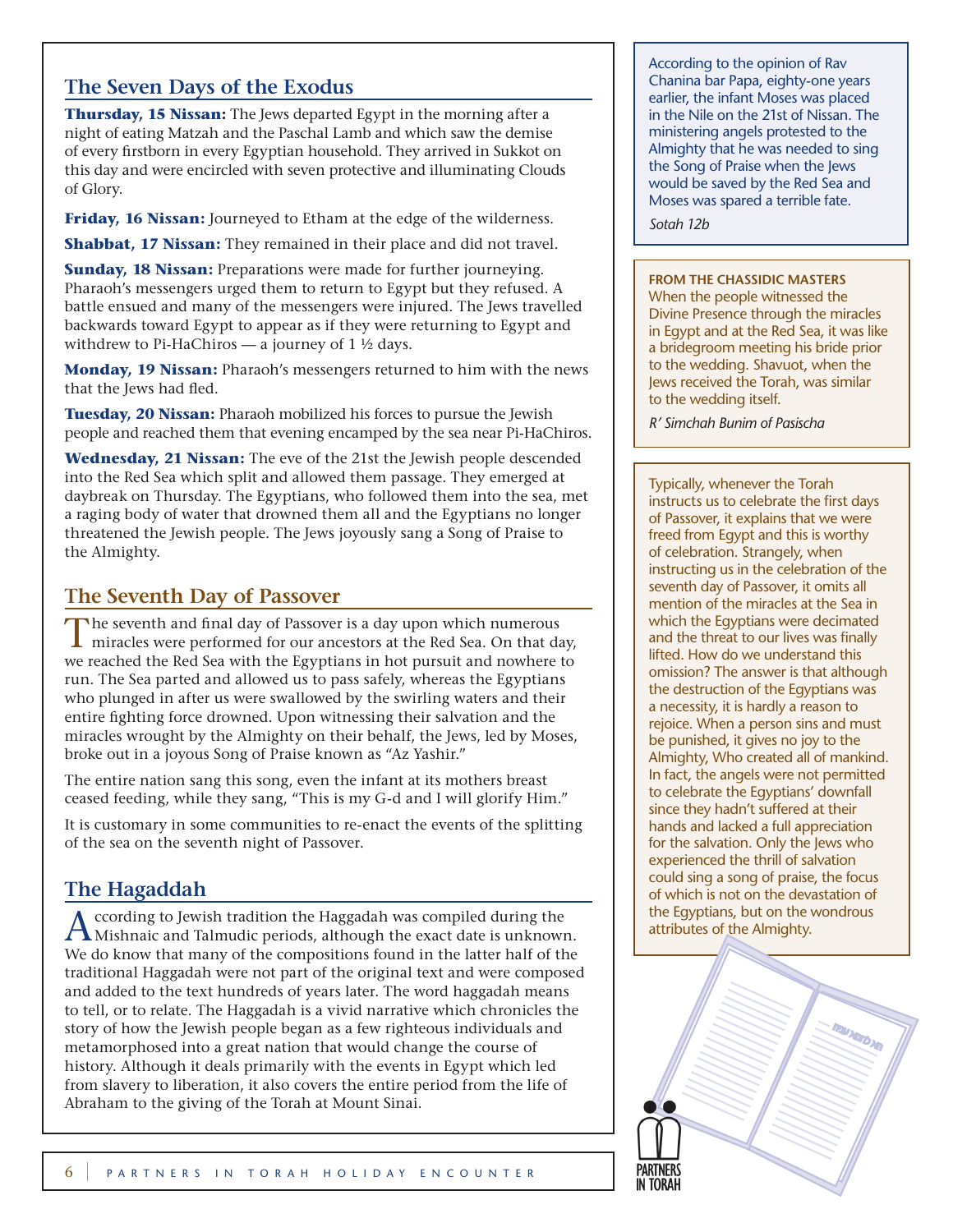#### **From The Chassidic Masters**

"It is amazing," said R' Simchah Bunim of Peshischah, "When the Jews stood boxed in between the Sea and the Egyptians, they hoped and prayed that the Almighty would come to their aid in one way or another. Perhaps he would cause the Egyptians to have a change of heart. Perhaps he'd empower the Jews to vanquish them. Perhaps it would thunder and scare away the Egyptians. That the Sea would split and allow the Jews safe passage? That thought never occurred to them for one single instance. So it is with most of the salvations affected by the Almighty. We envision a natural means by which He can save us, but His ability extends far beyond our own imagination and He finds a means of doing so that is undeniably His handiwork."

The physical world was created in six days and a spiritual dimension was added to it, the seventh day. The number eight begins the spiritual realm beyond this world. Through the performance of certain mitzvot, one can connect the physical and spiritual realms and this is symbolized by the number 15 [7+8=15] Thus, the number 15 represents a synthesis of heaven and earth.



## **The Seder**

Maharal explains that the Seder has 15 parts, corresponding to the fifteen steps upon which one ascended to the Temple. Our Sages say that our table is like an Altar, and this is particularly true on Seder night, when our family table is a means to achieve new spiritual heights. Similarly, just as the Temple helped the Jewish People sense the Divine Order in the world, so too, the Seder, the Hebrew word for order, is a reminder that G-d guides world history.

### **The fifteen steps of the Seder are:**

- **1. Kadesh** Reciting the Kiddush over wine in the manner in which we begin all festivals
- **2. Ur'Chatz** Washing the hands without reciting the blessing
- **3. Karpas** Eating the vegetable [potato, radish etc.] dipped in salt water to arouse the curiosity of the children
- **4. Yachatz** Breaking the middle matzah and hiding the larger piece for afikomen
- **5.** Maggid Relating the story of the Exodus from Egypt through the recitation of the Haggada
- **6. Rochtzo** Washing the hands for matzah and reciting the blessing of Al Netilat Yadaim
- **7.** Motzi Reciting the blessing of HaMotzi over the matzah.
- **8. Matzah** Eating the matzah
- **9.** Marror Eating the bitter herbs
- **10. Korech** Eating a sandwich combining bitter herbs and matzah
- **11. Shulchan Aruch** Partaking of the festive meal
- **12. Tzafun** Eating the afikomen
- **13. Barech** Reciting the Birkhat HaMazon
- 14. Hallel Reciting the second half of Hallel
- **15. Nirtzah** Singing the supplemental songs of praise

## **The Essential Mitzvot of the Seder**

### **Matzah**

This scripturally ordained obligation to eat matzah reminds us of our enslavement and redemption. It is eaten in haste to recall the haste with which we were redeemed once the appropriate moment arrived. It also represents freedom from the shackles of the Yetzer Harrah [evil inclination] who is compared unfavorably to the yeast in bread.

**The Law:** *The Matzah must be Shmurah* — guarded against fermentation and designated for the sake of the mitzvah beginning from the harvest of its grain. A portion the size of at least one sheet of Matzah [two Kzaysim] should be eaten. Men must recline while eating the Matzah, women are exempt from this obligation.

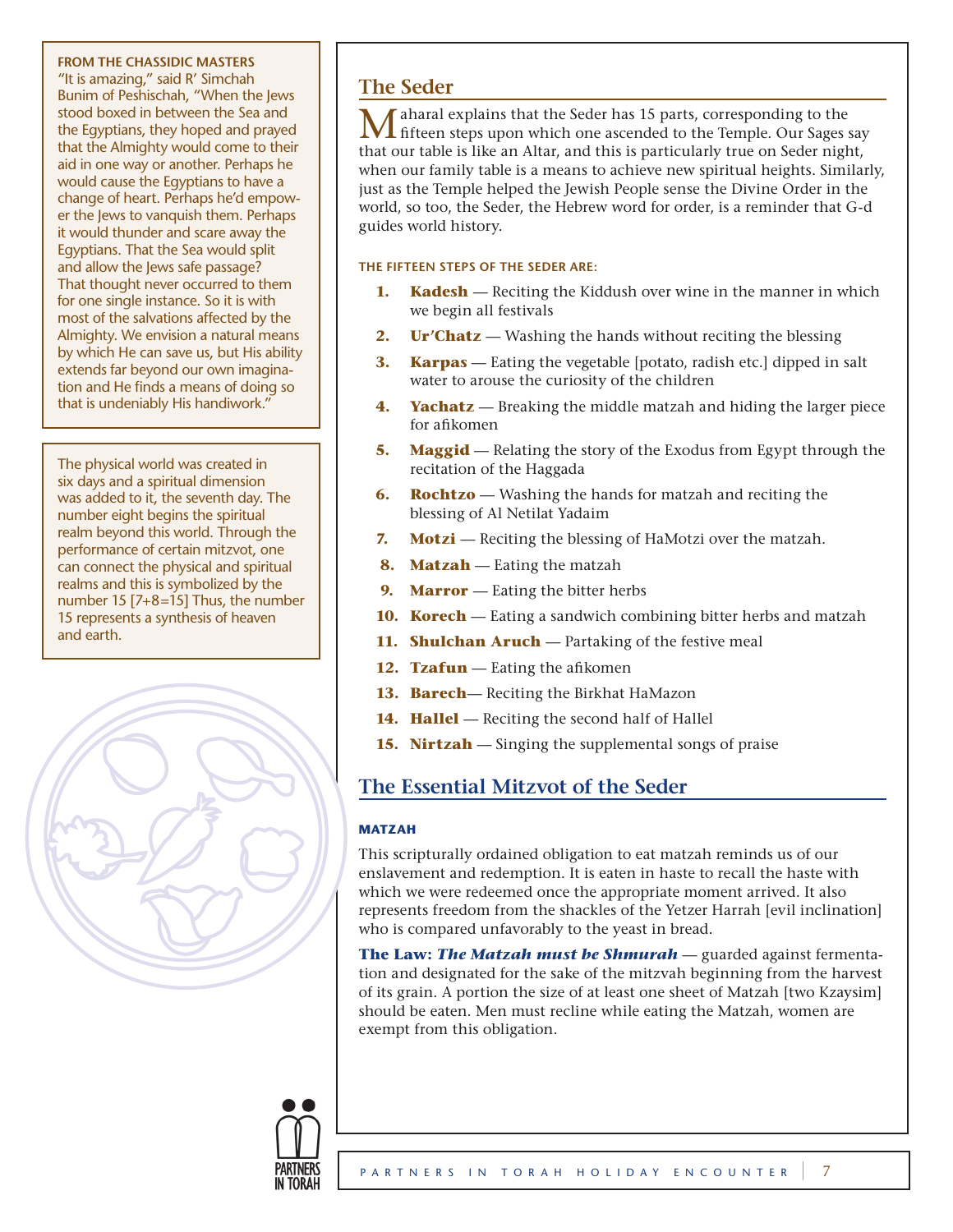#### **Maror**

The Maror reminds us of the embitterment of our lives at the hands of the Egyptians. It is dipped in Haroset, a sweet mixture of apples, wine, and nuts, which recalls how the Jewish people sweetened their bitterness with anticipation of the redemption.

**The Law:** *Grated horseradish or lettuce is used for Maror and one should eat a portion the size of at least 1.1 fluid ounces.* It is dipped in Charoses before eating. One does not recline while eating the Maror.

#### **Four Cups of Wine**

Our sages obligated us to drink four cups of wine which represent many things, among them, the four stages of the redemption: **1)** freedom from the bitterness of enslavement, **2)** independence from any form of servitude, **3)** the mighty and crushing blows the Almighty dealt the Egyptians to disable them from further persecuting the Jews, **4)** the taking of the nation by the Almighty to be His nation. The cups also represent the four matriarchs, Sara, Rivka, Rachel, Leah, in whose merit we were worthy of redemption.

#### **The Law:** *Each cup should contain a minimum of 3.3 fluid*

*ounc***es**. One should drink no less than a majority of this amount. Red wine is preferable, but white wine is acceptable too, as is grape juice. When these are not available or are unacceptable, coffee, tea, or even milk, are also acceptable. While drinking, men must recline; women are exempt from this obligation.

#### **Hagaddah**

There is a scripturally ordained obligation to recount the story of the Exodus in a question and answer format. Even those already knowledgeable of the events are obligated to discuss the exodus in detail. This ensures that the events and their attendant lessons will be transmitted from generation to generation and our commitment to the Almighty will not wane due to the passage of time.

**The Law:** *Ideally one should follow the format of the Hagaddah rather than creating an independent style.* The Seder Plate remains on the table throughout the recitation. One must recall the following three subjects to fulfill the obligation: Pesach, Matzah, and Maror.

#### **Hallel**

A collection of Psalms recited to recall great miracles performed on our behalf, the night of the Seder is a particularly suitable time to recite the Hallel in recognition of the hundreds of miracles performed for us in Egypt and subsequently.

**The Law:** *Although Hallel is normally recited while standing, this recitation takes places while sitting*. If three or more people are participating in the Seder, the parts of Hallel usually said in responsive fashion shall be recited thus at the Seder, too.



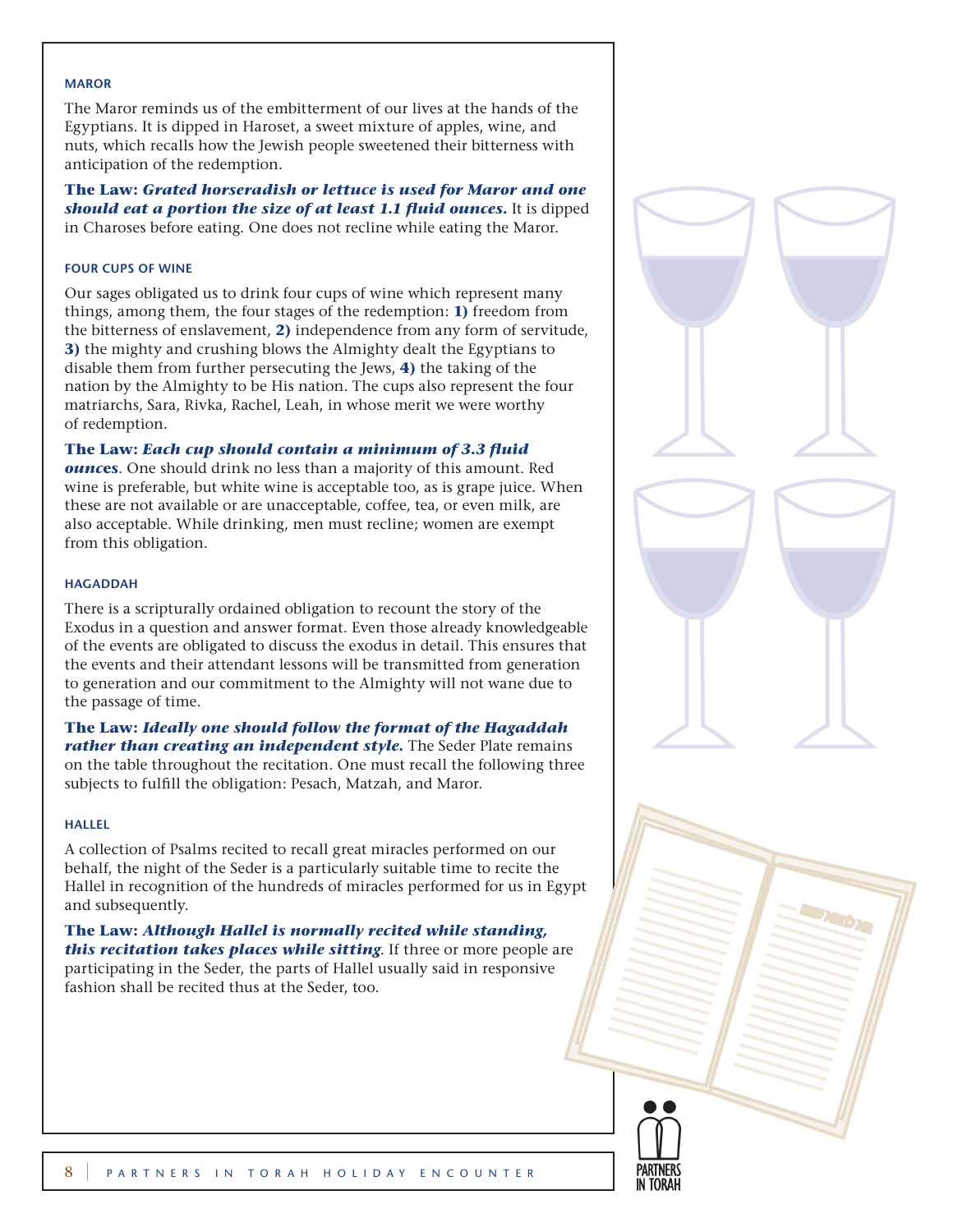On the night of Passover, every firstborn, whether from his father or mother's side, perished. Thus, the immoral and adulterous culture of Egypt was revealed for all to see as husbands and wives began to discover children born to their spouses from partners outside of marriage.

The plagues were consistent with the strategy of an attacking army laying siege to a city. The plague of blood is similar to the poisoning of the water supply; the deafening frogs, to the trumpeters who sow fear among the inhabitants; the lice, to arrows shot into the city; the wild animals to mercenaries who are sent in.

*Medrash Tanchuma*

"Rabbi Yosi the Galilean said that although in Egypt they were smitten with ten plagues, at the Red Sea they were dealt fifty plagues…Rabbi Eliezer said, At the sea they were dealt two hundred plagues. Rabbi Akiva said that at the sea they were dealt two hundred fifty plagues." – Hagaddah

The commentators explain that all three agree on what happened. They differ only in how to break down the events. Rabbi Akiva focused on every minute detail of each plague and considered it a separate plague, Rabbi Eliezer utilized a broader perspective, and Rabbi Yosi preferred to view them as packages.

The Ten Plagues were meant not only to punish the Egyptians, but also to educate the Jews about the allencompassing power of the Almighty whom they would now be expected to worship exclusively. Each plague served as one lesson and after completing the ten-part course, they were primed to accept the Ten Commandments at Sinai which required the understanding gained in Egypt through witnessing the Ten Plagues. The commentators teach that the Ten Plagues were brought upon the Egyptians in the merit of Abraham's triumph over the Ten Trials he endured to prove his loyalty to the Almighty.



Although on Shabbat and festivals it is permitted to begin celebrating the day by commencing earlier, the holiday is different in this respect. The obligation to eat Matzah belongs essentially to the night for it is associated with the Paschal Lamb which was also eaten at night. The other mitzvot of the Seder, are also related to the mitzvah of Matzah and should also be performed after nightfall. At times this poses hardship on some for it has become customary for entire families to join together for the Seder and beginning at a late hour may be inconvenient. Regardless, a Seder begun before nightfall is lacking an essential element and every effort should be made to begin the Seder after that time, even if it will mean shortening the program somewhat.

## **Measure for Measure**

The Ten Plagues were not merely the imposition of difficult situations upon the Egyptians. Instead, they were carefully calculated to help them realize their evil ways and contemplate repentance. Unfortunately, they chose to ignore the clear messages inherent in the plagues and continued the oppression with mounting cruelty. Here is a brief description based on Medrash of how each plague mirrored the oppression to which the Jews were subjected.

- **1.** Water turned to Blood They kept the Jews thirsty in the hot sun, now they knew the pain of thirst.
- **2. Frogs** [or crocodiles] The Egyptians forced the Jews to work at night and deprived them of sleep. The frogs raised such a ruckus that no Egyptian could sleep.
- **3.** Lice They forbade the Jews to bathe which caused them to suffer from lice. The Egyptians now enjoyed the very same lice experience.
- **4. Wild Beasts** The Egyptians forced the Jews to hunt wild beasts for them as sport. Now they had an up close and personal encounter with those beasts.
- **5.** Pestilence among the livestock The Egyptians forced the Jews to become cattle-herders under harsh conditions.
- **6. Boils all over the body** The beatings administered by the Egyptians caused the Jews to break out in sores constantly.
- **7. Fiery Hail** The Egyptians took the liberty of stoning Jews. Hailstone rained on their heads in return.
- **8.** Locusts destroving crops They forced the Jews to tend their vineyards and fields.
- **9. Darkness** When the Egyptians held their parties, Jewish slaves had to stand at attention, with torches on their heads, to light up the scene.
- **10. Slaying of Firstborn** The Egyptians, and in particular the firstborn, practiced murderous designs against the Jews. In return, their firstborn were slain.



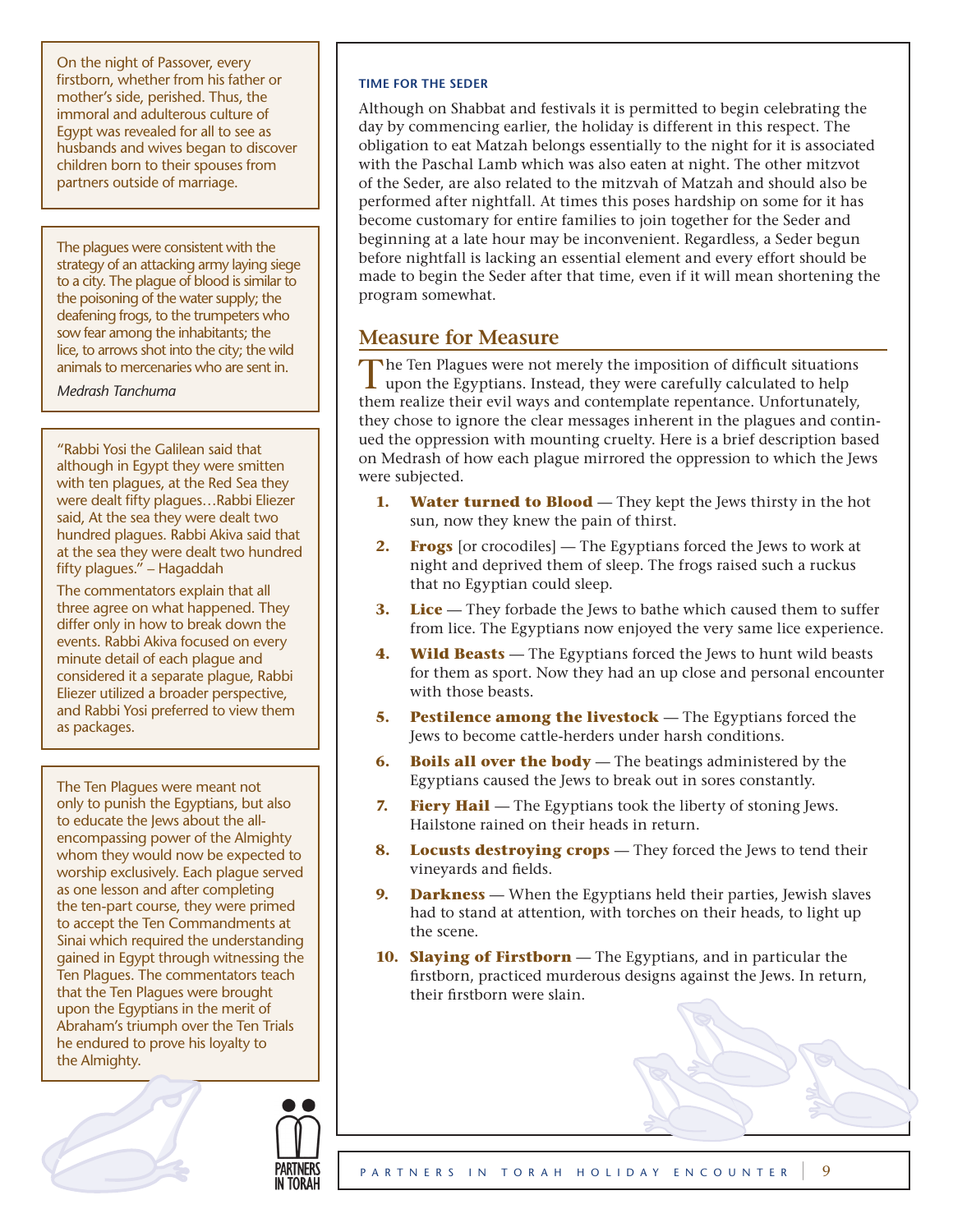## **The Paschal Lamb**

Lacking sufficient merits to earn passage out of Egypt, the Almighty instructed the Jews to perform a difficult mitzvah that would demonstrate their loyalty to Him and earn them the miracles of Passover. They were commanded to take the lamb which was worshipped as a deity in Egypt, and slaughter it in full view of the Egyptians through an elaborate process which entailed:

- **1.** Acquiring a lamb or goat for every family or designated group.
- **2.** Selecting it on the 10th of Nissan.
- **3.** Tying it to their bedposts for 4 days to check for disqualifying blemishes.
- **4.** Slaughtering it at dusk of the 14th day.
- **5.** Dipping an Ezov grass in the blood and placing it on the door posts and lintel inside the home.
- **6.** Roasting it on a spit over the fire with its head intact resting over the legs and body.
- **7**. Consuming it in its entirety that night.
- **8.** Eating it with:
	- **(a)** one's belt on
	- **(b)** wearing shoes
	- **(c)** staff in hand (i.e., bags packed and ready to depart)
	- **(d)** in a hurried manner!

This mitzvah, with key differences, became an obligation for all generations. Sadly, nowadays we are unable to fulfill the mitzvah, so we eat the Afikomen instead to remind us of this mitzvah.

## **Haste Makes Matzah**

"D*o not eat any leaven with it, for seven days you shall eat matzah. This shall be bread of affliction since you left Egypt in great haste [which did not allow your dough to rise — Rashi] so that you will recall the day you left Egypt all the days of your life."* 

### *Deuteronomy 16:3*

- *•* Throughout their years of bitter affliction, the Jews were not permitted to allow their dough to rise. Instead, they were reduced to eating hard matzah which only increased their suffering and hardship. When the time for the Exodus arrived, the Almighty compensated them by bringing about the Exodus in great haste, as well. They did not remain in Egypt even one second longer than they were supposed to. This subtle message has inspired Jews for centuries to patiently await the end of our current exile, secure in the knowledge that the Almighty hasn't forgotten about us, and that the moment we are meritorious enough to be released from our suffering, He will bring it about.
- *•* Just as a servant must attend to his master's needs with haste, so, too, the Jewish people acknowledged that by leaving Egypt they were not merely gaining their freedom to do as they pleased, but they were entering servitude of another kind: serving the Almighty. Proper service of the Almighty is accomplished when one serves Him with

#### **From the Chassidic Masters**

"And for the Children of Israel there was light in their dwelling places…" [Exodus 10:23] Deep in the heart of every single Jew rests a small spark of light. Yet, often it is only revealed when they are in their own "dwelling places" among other Jews. One must never judge another Jew when he is in a downtrodden state, for his Jewish spark cannot shine as brightly in such a situation.

*R' Yisrael of Rhizin*

### **From the Chassidic Masters**

Eaten In Hurried Fashion: One who experiences a desire to serve the Almighty, must seize the moment and act upon it with great haste. Once he has successfully trained himself in the service of the Almighty, he may continue in a more patient and deliberate manner. This lesson is evident in the difference between the Paschal Lamb in Egypt which had to be eaten in haste, and the obligation for future generations which did not impose this obligation.

*R' Tzaddok HaKohen of Lublin*

No Jew was permitted to leave his home that evening while the Almighty struck the firstborn of Egypt. This was so that the Jews should not witness the downfall of their enemies and rejoice in it.

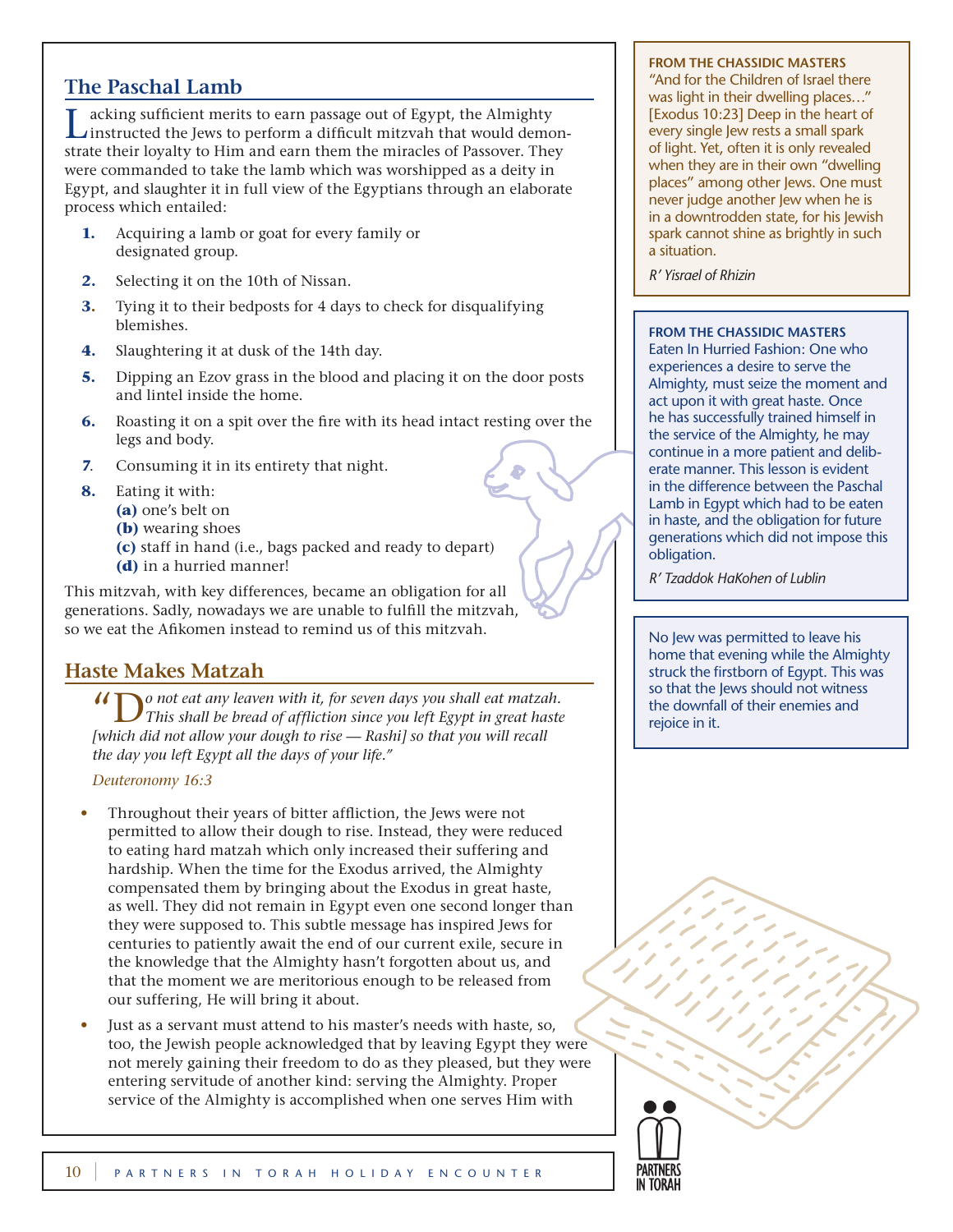alacrity and enthusiasm. Chametz, the result of allowing dough to sit around until it rises, is a symbol of slothfulness. Matzah, the spartan bread, which takes mere seconds to prepare, is a symbol of zealous and eager service of the Almighty.

The haste was because our time spent in Egypt, that bastion of immorality, was only in order to accomplish a specific task. Once that task was accomplished, there was no reason for us to remain there any longer. To the contrary, our sages explain that the years spent in that shameful environment had exacted a terrible toll and the Jews were moments away from total assimilation. G-d, therefore, hastened to remove us from Egypt and brought us to the safety of the desert, a place untainted by man and sin. Thus began the cleansing process necessary to receive the Torah.

## **Laws of Chametz:**

Chametz is a product that **(a)** contains even a minimal amount of one of five types of grains [Wheat, Barley, Spelt, Rye, Oats,] and **(b)** has undergone fermentation as a result of contact with liquid.

The Torah issued several commandments regarding chametz:

- The positive commandment to remove all chametz from one's home.
- Not to possess chametz in one's domain (i.e. home, office, car, etc.) during all eight days of Passover.
- Not to eat chametz, or admixtures containing chametz, during Passover.

These prohibitions take effect around late morning on the eve of Passover, the 14th of Nissan. Chametz is permitted again at nightfall after the final day of Passover. In practice, the custom is to utilize all three of these options since possession of chametz on Passover is such a stringent prohibition.

## **Make It Meaningful**

 $\prod$ f Passover this year is just like all the others in past years, it will not have the same meaning. Here are six suggestions for how you can m **L** have the same meaning. Here are six suggestions for how you can make this Passover even more meaningful than all the others:

- **1.** Money well spent: Don't settle for the free Haggadah that comes with the coffee. Purchase one that features inspiring insights and explanations with which you can spice up the discussion at the Seder. There are hundreds to choose from.
- **2.** Prepare in advance: Take some time prior to the Seder to read up on the events and their meaning so that you can share inspiring and meaningful content with the participants.
- **3. All kidding aside:** As important as it is to get the kids involved, the adults must be engaged as well. Ask each participant ahead of time to prepare something short to share with the others so the conversation revolves around Passover, not politics.

### **Approved methods for removal of the Chametz:**

**Bi'ur:** Burning the chametz. On the night preceding the 14th of Nissan, a search of the house known as bedikat chametz ("search for chametz") is conducted by candlelight. The chametz found in this search is burned the next morning.

**Bittul**: Nullifying the chametz. On the night of, and again on the morning of the 14th of Nissan, the head of the household recites a statement in Aramaic nullifying all chametz remaining in the family's possession. This must be done before the prohibition of chametz takes effect.

**Mechirah:** Selling one's chametz to a non-Jew. After the holiday, the non-Jew generally sells the chametz back to the original owners, via the selling agent. The selling agent must be someone knowledgeable in the laws of contracts and chametz.